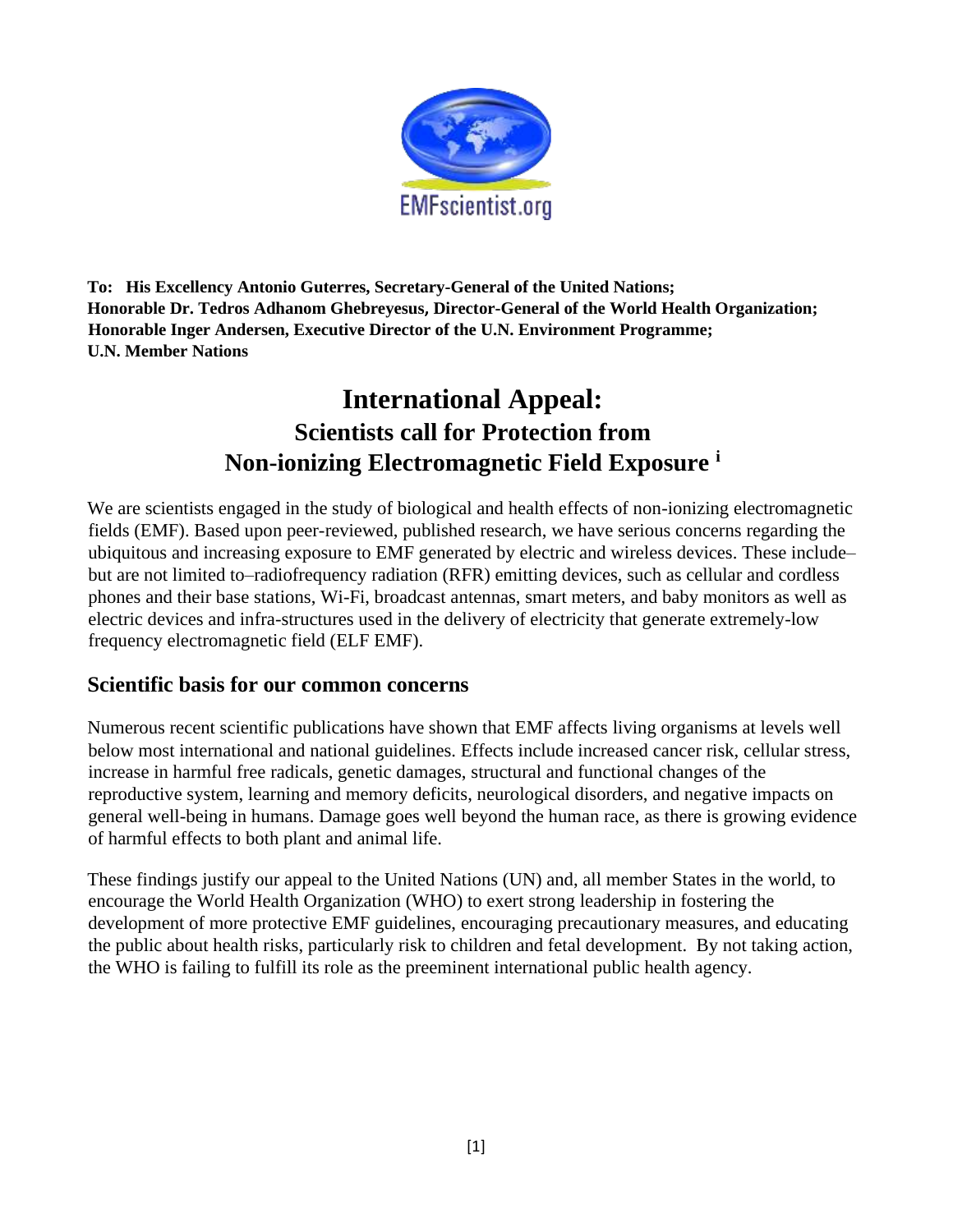# **Inadequate non-ionizing EMF international guidelines**

The various agencies setting safety standards have failed to impose sufficient guidelines to protect the general public, particularly children who are more vulnerable to the effects of EMF. The International Commission on Non-Ionizing Radiation Protection (ICNIRP) established in 1998 the "Guidelines For Limiting Exposure to Time-Varying Electric, Magnetic, and Electromagnetic Fields (up to 300 GHz)"<sup>1</sup>. These guidelines are accepted by the WHO and numerous countries around the world. The WHO is calling for all nations to adopt the ICNIRP guidelines to encourage international harmonization of standards. In 2009, the ICNIRP released a statement saying that it was reaffirming its 1998 guidelines, as in their opinion, the scientific literature published since that time "has provided no evidence of any adverse effects below the basic restrictions and does not necessitate an immediate revision of its guidance on limiting exposure to high frequency electromagnetic fields<sup>2</sup>. ICNIRP continues to the present day to make these assertions, in spite of growing scientific evidence to the contrary. It is our opinion that, because the ICNIRP guidelines do not cover long-term exposure and low-intensity effects, they are insufficient to protect public health.

The WHO adopted the International Agency for Research on Cancer (IARC) classification of extremely low frequency magnetic fields (ELF MF) in 2002<sup>3</sup> and radiofrequency radiation (RFR) in 2011<sup>4</sup> . This classification states that EMF is a *possible human carcinogen (Group 2B)*. Despite both IARC findings, the WHO continues to maintain that there is insufficient evidence to justify lowering these quantitative exposure limits.

Since there is controversy about a rationale for setting standards to avoid adverse health effects, we recommend that the United Nations Environmental Programme (UNEP) convene and fund an independent multidisciplinary committee to explore the pros and cons of alternatives to current practices that could substantially lower human exposures to RF and ELF fields. The deliberations of this group should be conducted in a transparent and impartial way. Although it is essential that industry be involved and cooperate in this process, industry should not be allowed to bias its processes or conclusions. This group should provide their analysis to the UN and the WHO to guide precautionary action.

# **Collectively we also request that:**

- 1. children and pregnant women be protected;
- 2. guidelines and regulatory standards be strengthened;
- 3. manufacturers be encouraged to develop safer technology;
- 4. utilities responsible for the generation, transmission, distribution, and monitoring of electricity maintain adequate power quality and ensure proper electrical wiring to minimize harmful ground current;

<sup>1</sup> <http://www.icnirp.org/cms/upload/publications/ICNIRPemfgdl.pdf>

<sup>&</sup>lt;sup>2</sup> <http://www.icnirp.org/cms/upload/publications/ICNIRPStatementEMF.pdf>

<sup>3</sup> <https://monographs.iarc.fr/wp-content/uploads/2018/06/mono80.pdf>

<sup>4</sup> <https://monographs.iarc.fr/wp-content/uploads/2018/06/mono102.pdf>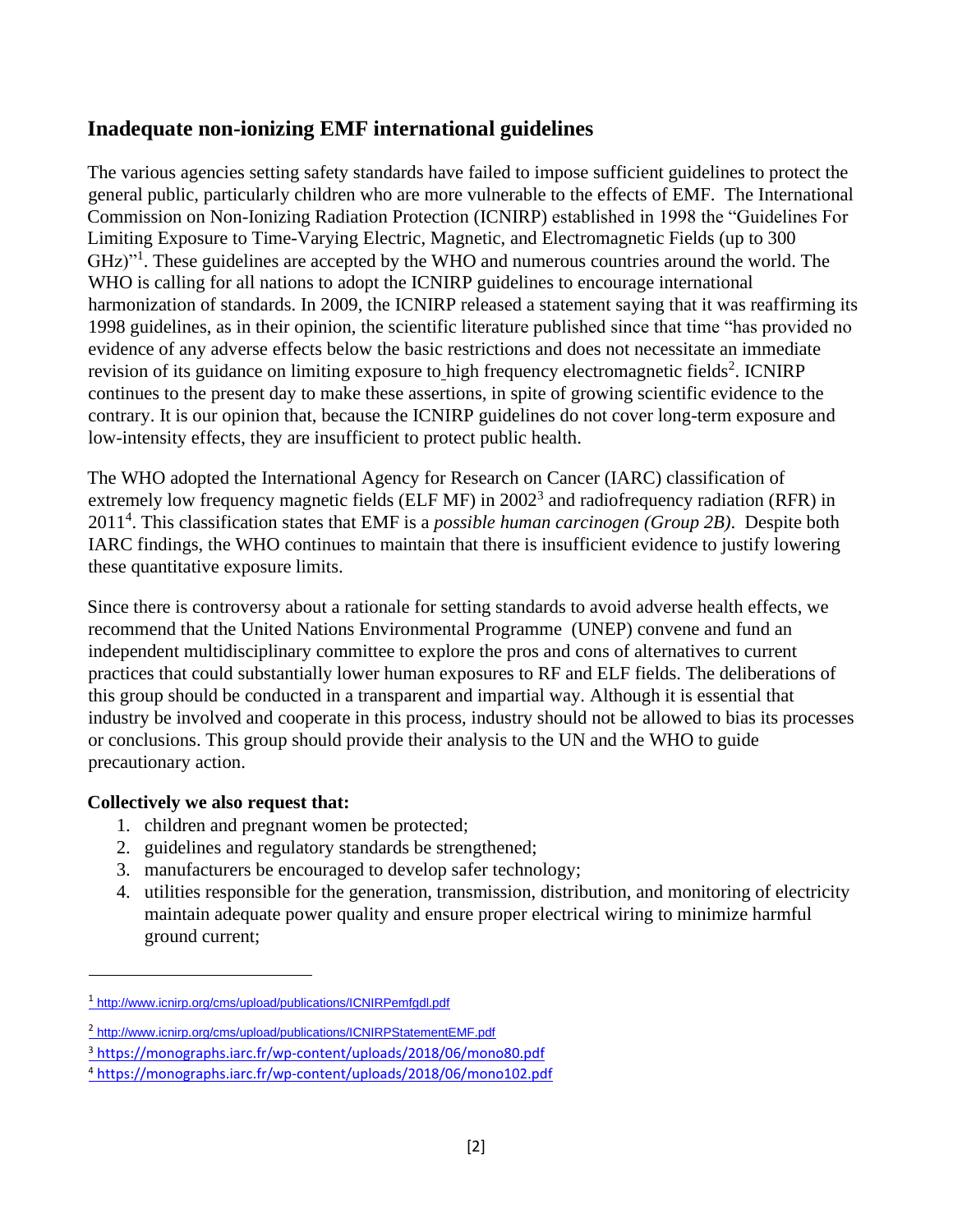- 5. the public be fully informed about the potential health risks from electromagnetic energy and taught harm reduction strategies;
- 6. medical professionals be educated about the biological effects of electromagnetic energy and be provided training on treatment of patients with electromagnetic sensitivity;
- 7. governments fund training and research on electromagnetic fields and health that is independent of industry and mandate industry cooperation with researchers;
- 8. media disclose experts' financial relationships with industry when citing their opinions regarding health and safety aspects of EMF-emitting technologies; and
- 9. white-zones (radiation-free areas) be established.

## **Initial release date: May 11, 2015**

### **Date of this version: November 29, 2020**

Inquiries, including those from qualified scientists who request that their name be added to the Appeal, may be made by contacting Elizabeth Kelley, M.A., Director, EMFscientist.org, at info@EMFscientist.org.

*Note: the signatories to this appeal have signed as individuals, giving their professional affiliations, but this does not necessarily mean that this represents the views of their employers or the professional organizations they are affiliated with.*

### *Signatories*

#### **Armenia**

**Prof. Sinerik Ayrapetyan, Ph.D**., UNESCO Chair - Life Sciences International Postgraduate Educational Center, Armenia

#### **Australia**

**Dr. Priyanka Bandara, Ph.D.**, Independent Environmental Health Educator/Researcher, Advisor, Environmental Health Trust; Doctors for Safer Schools, Australia

**Dr. Peter French BSc, MSc, MBA, PhD, FRSM**, Conjoint Senior Lecturer, University of New South Wales, Australia

- **Dr. Bruce Hocking, MD, MBBS, FAFOEM (RACP), FRACGP, FARPS**, specialist in occupational medicine; Victoria, Australia
- **Dr. Gautam (Vini) Khurana, Ph.D., F.R.A.C.S.,** Director, C.N.S. Neurosurgery, Australia

**Dr. Don Maisch, Ph.D.**, Australia

**Dr. Mary Redmayne, Ph.D.,** Department of Epidemiology & Preventive Medicine, Monash University, Australia

**Dr. Charles Teo, BM, BS**, MBBS, Member of the Order of Australia, Director, Centre for Minimally Invasive Neurosurgery at Prince of Wales Hospital, NSW, Australia

#### **Austria**

**Dr. Michael Kundi, MD**, University of Vienna, Austria **Prof. Pierre Madl, EE MSc & PhD**, Paris Lodron University of Salzburg (PLUS), Radiological Measurement Laboratory Salzburg (RMLS), Edge Institute (AT), Austria **Dr. Gerd Oberfeld, MD,** Public Health Department, Salzburg Government, Austria **Dr. Bernhard Pollner, MD**, Pollner Research, Austria

**Prof. Dr. Hugo W. Rüdiger, MD**, Austria

#### **Bahrain**

**Dr. Amer Kamal, MD,** Physiology Department, College of Medicine, Arabian Gulf University, Bahrain

#### **Belgium**

**Prof. Marie-Claire Cammaerts, Ph.D.,** Free University of Brussels, Faculty of Science, Brussels, Belgium **Joris Everaert, M.Sc.,** Biologist, Species Diversity team, Research Institute for Nature and Forest, Belgium **Dr. Andre Vander Vorst, PhD**, professor emeritus, University Louvain-la-Neuve, Belgium

#### **Brazil**

**Vânia Araújo Condessa, MSc.,** Electrical Engineer, Belo Horizonte, Brazil **Prof. Dr. João Eduardo de Araujo, MD**, University of Sao Paulo, Brazil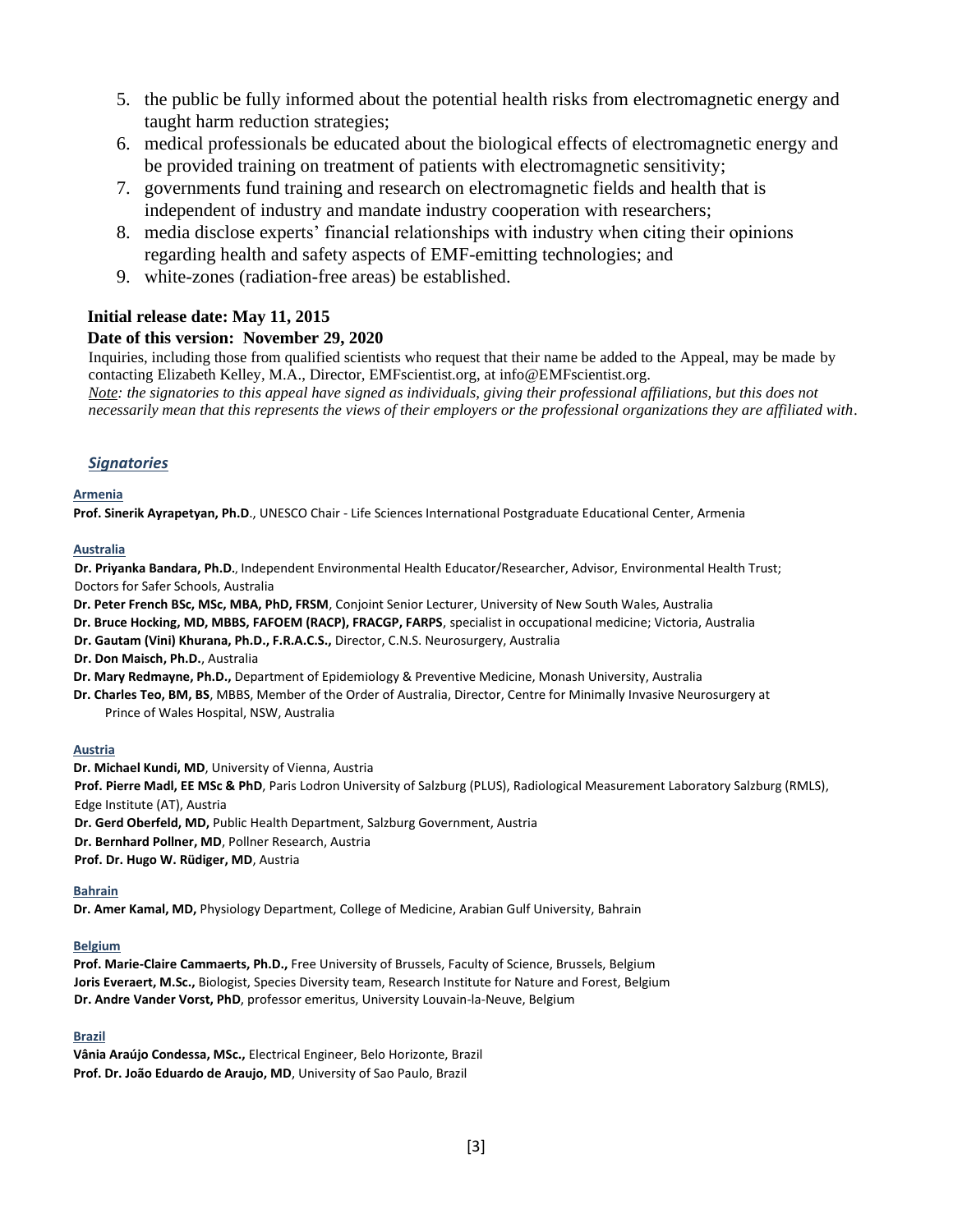**Dr. Francisco de Assis Ferreira Tejo, D. Sc.**, Universidade Federal de Campina Grande, Campina Grande, State of Paraíba, Brazil **Prof. Alvaro deSalles, Ph.D.,** Federal University of Rio Grande Del Sol, Brazil

**Prof. Adilza Dode, Ph.D., MSc.** Engineering Sciences, Minas Methodist University, Brazil

**Dr. Daiana Condessa Dode, MD,** Federal University of Medicine, Brazil

**Michael Condessa Dode,** Systems Analyst, MRE Engenharia Ltda, Belo Horizonte, Brazil

**Prof. Orlando Furtado Vieira Filho, PhD**, Cellular & Molecular Biology, Federal University of Rio Grande do Sul, Brazil

#### **Canada**

**Dr. Magda Havas, Ph.D.**, Environmental and Resource Studies, Centre for Health Studies, Trent University, Canada **Dr. Paul Héroux, Ph.D**., Director, Occupational Health Program, McGill University; InvitroPlus Labs, Royal Victoria Hospital McGill University, Canada

**Dr. Tom Hutchinson, Ph.D.**, Professor Emeritus, Environmental and Resource Studies, Trent University, Canada **Prof. Ying Li, Ph.D.,** InVitroPlus Labs, Dept. of Surgery, Royal Victoria Hospital, McGill University, Canada **James McKay M.Sc,** Ecologist, City of London; Planning Services, Environmental and Parks Planning, London, Canada **Prof. Anthony B. Miller, MD, FRCP**, University of Toronto, Canada

**Prof. Klaus-Peter Ossenkopp, Ph.D.**, Department of Psychology (Neuroscience), University of Western Ontario, Canada **Dr. Malcolm Paterson, PhD.** Molecular Oncologist (ret.), British Columbia, Canada

**Prof. Michael A. Persinger, Ph.D.,** Behavioural Neuroscience and Biomolecular Sciences, Laurentian University, Canada

**Dr. Margaret Sears MEng, PhD,** Ottawa Hospital Research Institute, Prevent Cancer Now, Ottawa, ON, Canada

**Sheena Symington, B.Sc., M.A.,** Director, Electrosensitive Society, Peterborough, Canada

#### **China**

**Prof. Huai Chiang**, Bioelectromagnetics Key Laboratory, Zhejiang University School of Medicine, China

**Prof. Yuqing Duan, Ph.D.**, Food & Bioengineering, Jiangsu University, China

**Dr. Kaijun Liu, Ph.D.,** Third Military Medical University, Chongqing, China

**Prof. Xiaodong Liu**, Director, Key Lab of Radiation Biology, Ministry of Health of China; Associate Dean, School of Public Health, Jilin University, China

**Prof. Wenjun Sun, Ph.D**., Bioelectromagnetics Key Lab, Zhejiang University School of Medicine, China

**Prof. Minglian Wang, Ph.D.**, College of Life Science & Bioengineering, Beijing University of Technology, China

**Prof. Qun Wang, Ph.D**., College of Materials Science & Engineering, Beijing University of Technology, China

**Prof. Haihiu Zhang, Ph.D.**, School of Food & BioEngineering, Jiangsu University, China

**Prof. Jianbao Zhang**, Associate Dean, Life Science and Technology School, Xi'an Jiaotong University, China

**Prof. Hui-yan Zhao**, Director of STSCRW, College of Plant Protection, Northwest A & F University, Yangling Shaanxi, China

**Prof. J. Zhao,** Department of Chest Surgery, Cancer Center of Guangzhou Medical University, Guangzhou, China

#### **Croatia**

**Ivancica Trosic, Ph.D.,** Institute for Medical Research and Occupational Health, Croatia

#### **Egypt**

**Prof. Dr. Abu Bakr Abdel Fatth El-Bediwi, Ph.D.,** Physics Dept., Faculty of Science, Mansoura University, Egypt **Prof. Dr. Emad Fawzy Eskander, Ph.D.,** Medical Division, Hormones Department, National Research Center, Egypt **Prof. Dr. Heba Salah El Din Aboul Ezz, Ph.D.,** Physiology, Zoology Department, Faculty of Science, Cairo University, Egypt **Prof. Dr. Nasr Radwan, Ph.D.,** Neurophysiology, Faculty of Science, Cairo University, Egypt

#### **Estonia**

**Dr. Hiie Hinrikus, Ph.D., D.Sc**, Tallinn University of Technology, Estonia **Mr. Tarmo Koppel,** Tallinn University of Technology, Estonia

#### **Finland**

**Dr. Mikko Ahonen, Ph.D,** University of Tampere, Finland **Dr. Marjukka Hagström, LL.M., M.Soc.Sc,** Principal Researcher, Radio and EMC Laboratory, Finland **Prof. Dr. Osmo Hänninen**, Ph.D., Dept. of Physiology, Faculty of Medicine, University of Eastern Finland, Finland; Editor-In-Chief, Pathophysiology, Finland **Dr. Dariusz Leszczynski, Ph.D.,** Adjunct Professor of Biochemistry, University of Helsinki, Finland

Member of the IARC Working Group that classified cell phone radiation as possible carcinogen. **Dr. Georgiy Ostroumov, Ph.D.** (in the field of RF EMF), independent researcher, Finland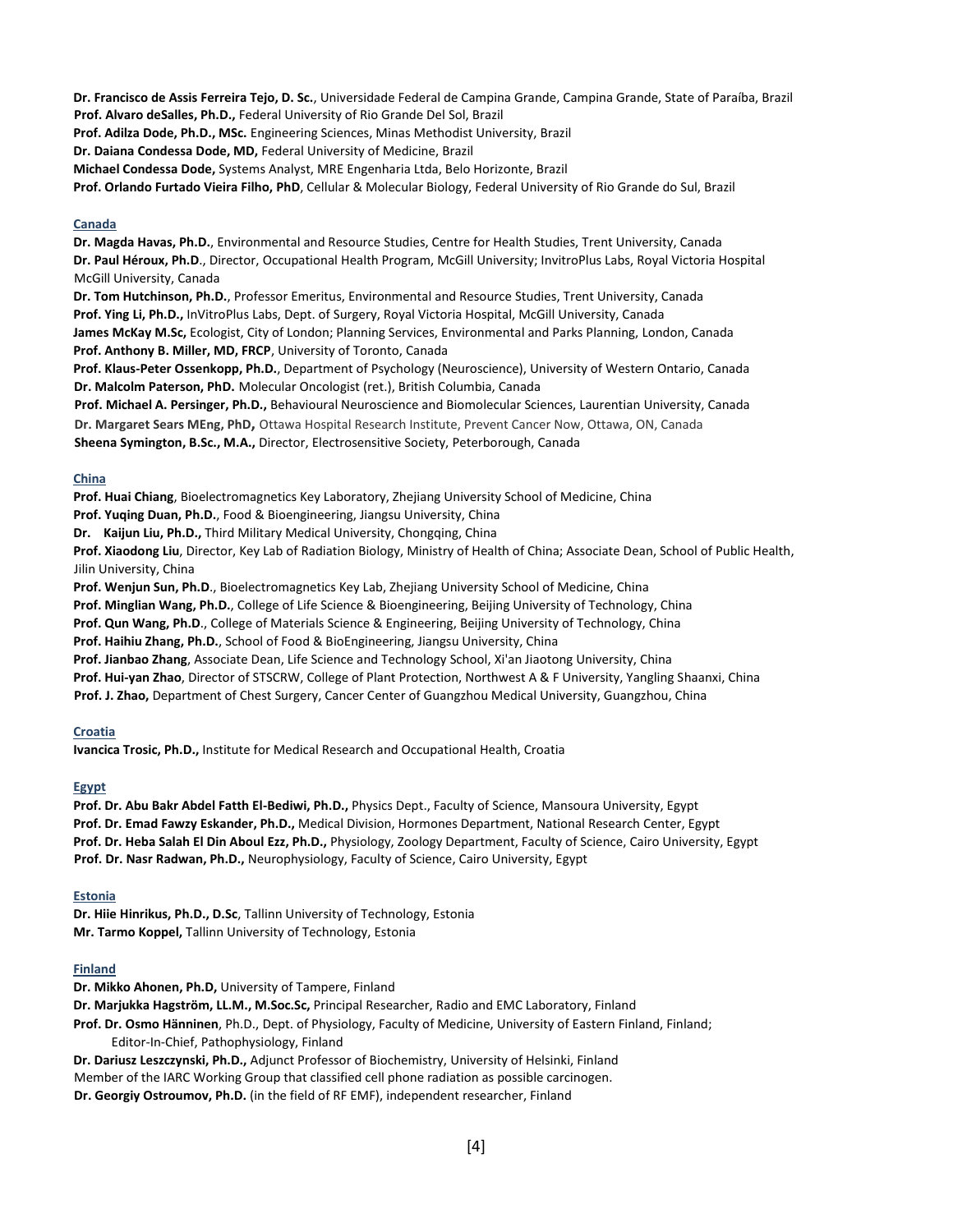#### **France**

**Prof. Dr. Dominique Belpomme,** MD, MPH, Professor in Oncology, Paris V Descartes University, ECERI Executive Director **Dr. Pierre Le Ruz, Ph.D.**, Criirem, Le Mans, France

**Dr Annie J Sasco, MD, MPH, MS, DrPH,** Fmr. Research Dir., French NIH (INSERM); Former. Chief, Unit of Epidemiology for Cancer Prevention International Agency for Research on Cancer; Former Acting Head, Programme for Cancer Control, World Health Organization; France.

#### **Georgia**

**Prof. Besarion Partsvania, Ph.D**., Head of Bio-cybernetics Department of Georgian Technical University, Georgia

#### **Germany**

**Prof. Dr. Franz Adlkofer, MD**, Chairman, Pandora Foundation, Germany

**Prof. Dr. Hynek Burda, Ph.D.,** [University of Duisburg-Essen, G](http://www.researchgate.net/institution/University_of_Duisburg-Essen)ermany

**Dr. Horst Eger, MD,** Electromagnetic Fields in Medicine, Association of Statutory Health Insurance Physicians, Bavaria, Germany

**Prof. Dr. Karl Hecht, MD**, former Director, Institute of Pathophysiology, Charité, Humboldt University, Berlin, Germany

**Dr.Sc. Florian M. König, Ph.D.,** Florian König Enterprises (FKE) GmbH, Munich, Germany

**Dr. rer. nat. Lebrecht von Klitzing, Ph.D.,** Head, Institute of Environ.Physics; Ex-Head, Dept.

Clinical Research, Medical University, Lubeck, Germany

**Dr. Cornelia Waldmann-Selsam, MD**, Member, Competence Initiative for the Protection of Humanity, Environment and Democracy e.V., Bamberg, Germany

**Dr. Ulrich Warnke, Ph.D.,** Bionik-Institut, University of Saarlandes, Germany

#### **Greece**

**Dr. Adamantia F. Fragopoulou, M.Sc., Ph.D.,** Department of Cell Biology & Biophysics, Biology Faculty, University of Athens, Greece **Dr. Christos Georgiou, Ph.D.,** Biology Department, University of Patras, Greece

**Prof. Emeritus Lukas H. Margaritis, Ph.D.,** Depts. Cell Biology, Radiobiology & Biophysics, Biology Faculty, Univ. of Athens, Greece **Dr. Aikaterini Skouroliakou, M.Sc., Ph.D.,** Department of Energy Technology Engineering, Technological Educational Institute of Athens, Greece

**Dr. Stelios A Zinelis, MD**, Hellenic Cancer Society-Kefalonia, Greece

#### **Iceland**

**Dr. Ceon Ramon, Ph.D., Affiliate Professor,** University of Washington, USA; **Professor**, Reykjavik University, Iceland

#### **India**

**Prof. Dr. B. D. Banerjee, Ph.D.,** Former Head, Environmental Biochemistry & Molecular Biology Laboratory, Department of Biochemistry University College of Medical Sciences, University of Delhi, India

**Prof. Jitendra Behari, Ph.D.,** Ex-Dean, Jawaharlal Nehru University; presently, Emeritus Professor, Amity University, India

**Prof. Dr. Madhukar Shivajirao Dama**, Institute of Wildlife Veterinary Research, India

**Associate Prof. Dr Amarjot Dhami, PhD.,** Lovely Professional University, Phagwara, Punjab, India

**Dr. Kavindra K. Kesari, MBA, Ph.D.,** Resident Environmental Scientist, University of Eastern Finland, Finland; Assistant Professor, Jaipur National University, India

**Er. Piyush A. Kokate, MTECH**, Scientist C, Analytical Instrumentation Division (AID), CSIR-National Environmental Engineering Research Institute (NEERI), India

**Prof. Girish Kumar, Ph.D**., Electrical Engineering Department, Indian Institute of Technology, Bombay, India

**Dr. Pabrita Mandal PhD.** Department of Physics, Indian Institute of Technology, Kanpur, India

**Prof. Rashmi Mathur, Ph.D.,** Head, Department of Physiology, All India Institute of Medical Sciences, New Delhi, India

**Prof. Dr. Kameshwar Prasad MD**, Head, Dept of Neurology, Director, Clinical Epidemiology, All India Institute of Medical Sciences, India

**Dr. Sivani Saravanamuttu,** PhD., Dept. Advanced Zoology and Biotechnology, Loyola College, Chennai, India

**Dr. N.N. Shareesh, PhD.,** Melaka Manipal Medical College, India

**Dr. R.S. Sharma, MD**, Sr. Deputy Director General, Scientist - G & Chief Coordinator - EMF Project, Indian Council of Medical Research, Dept. of Health Research, Ministry/Health and Family Welfare, Government of India, New Delhi, India

**Prof. Dr. Dorairaj Sudarsanam,** M.Sc., M.Ed., **Ph.D.,** Fellow - National Academy of Biological Sciences, Prof. of Zoology, Biotechnology and Bioinformatics,

Department of Advanced Zoology & Biotechnology, Loyola College, Chennai, South India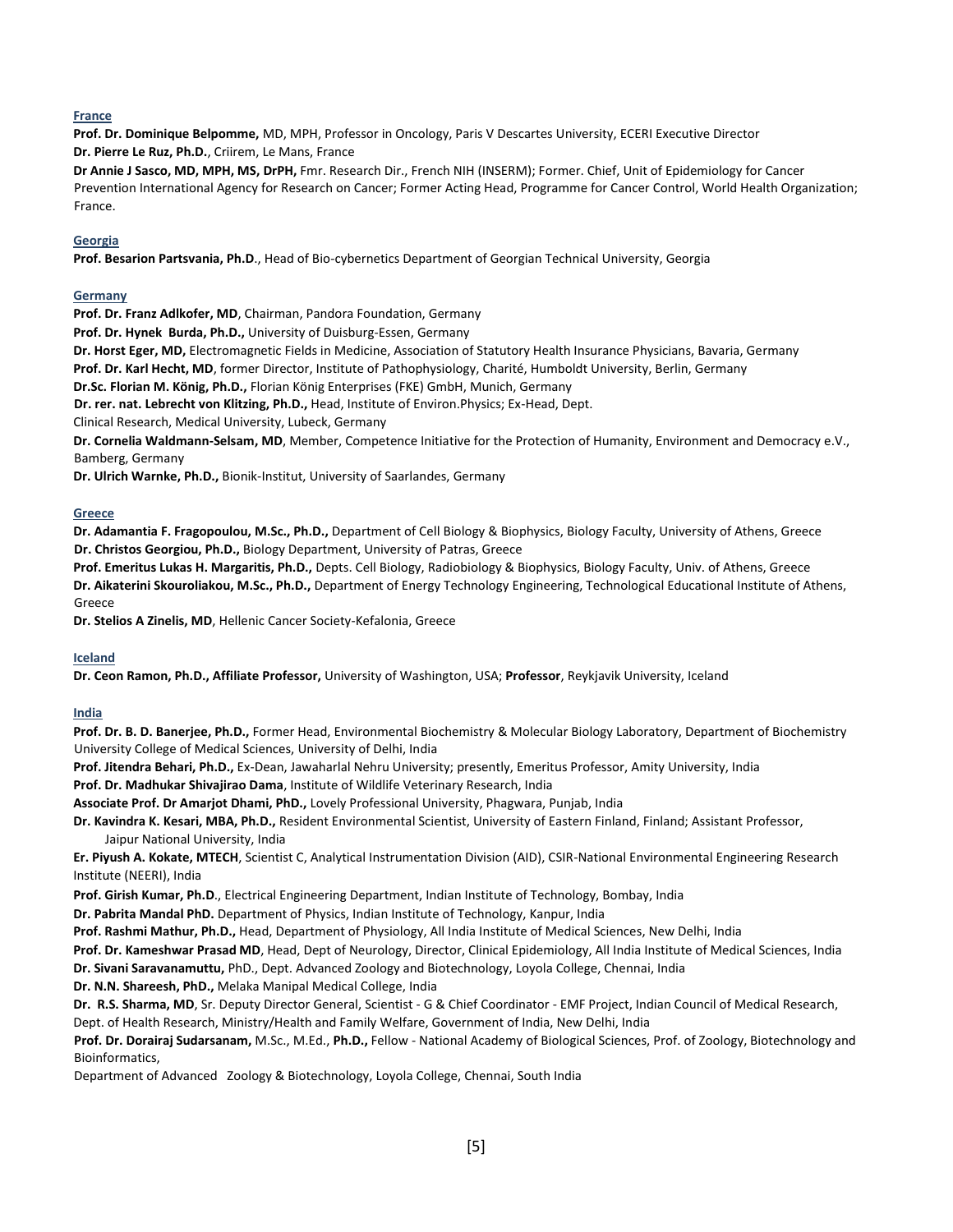#### **Iran (Islamic Republic of)**

**Prof. Dr. Soheila Abdi, Ph.D.,** Physics, Islamic Azad University of Safadasht, Tehran, Iran **Prof. G.A. Jelodar, D.V.M., Ph.D.,** Physiology, School of Veterinary Medicine, Shiraz University, Iran

**Prof. Hamid Mobasheri, Ph.D.,** Head BRC; Head, Membrane Biophysics & Macromolecules Laboratory, Institute of Biochemistry & Biophysics, University of Tehran, Iran

**Prof. Seyed Mohammad Mahdavi, PhD.,** Dept of Biology, Science and Research, Islamic Azad University, Tehran, Iran **Prof. S.M.J. Mortazavi, Ph.D.,** Head, Medical Physics & Engineering; Chair, NIER Protection Research Center, Shiraz University of Medical Sciences, Iran

**Prof. Amirnader Emami Razavi, Ph.D**., Clinical Biochem., National Tumor Bank, Cancer Institute, Tehran Univ. Medical Sciences, Iran **Dr. Masood Sepehrimanesh, Ph.D.,** Gastroenterohepatology Research Center, Shiraz University of Medical Sciences, Iran **Prof. Dr. Mohammad Shabani, Ph.D.,** Neurophysiology, Kerman Neuroscience Research Center, Iran

#### **Israel**

**Michael Peleg,** M.Sc., radio communications engineer and researcher, Technion - Israel Institute of Technology, Israel **Prof. Elihu D. Richter, MD, MPH**, Occupational & Environmental Medicine, Hebrew University-Hadassah School of Public Health & Community Medicine, Israel

**Dr. Yael Stein, MD,** Hebrew University of Jerusalem, Hadassah Medical Center, Israel

**Dr. Danny Wolf, MD,** Pediatrician and General Practitioner, Sherutey Briut Clalit, Shron Shomron district, Israel

**Dr. Ronni Wolf, MD**, Assoc. Clinical Professor, Head of Dermatology Unit, Kaplan Medical Center, Rehovot, Israel

#### **Italy**

**Prof. Sergio Adamo, Ph.D.,** La Sapienza University, Rome, Italy

**Prof. Fernanda Amicarelli, Ph.D.,** Applied Biology, Dept. of Health, Life and Environmental Sciences, University of L'Aquila, Italy **Dr. Pasquale Avino, Ph.D.,** INAIL Research Section, Rome, Italy

**Dr. Fiorella Belpoggi, Ph.D., FIATP,** Director, Cesare Maltoni Cancer Research Center, Ramazzini Institute, Italy

**Prof. Giovanni Di Bonaventura, PhD,** School of Medicine, "G. d'Annunzio" University of Chieti-Pescara, Italia

**Prof. Emanuele Calabro**, Department of Physics and Earth Sciences, University of Messina, Italy

**Prof. Franco Cervellati, Ph.D.,** Department of Life Science and Biotechnology, Section of General Physiology, University of Ferrara, Italy

**Vale Crocetta, Ph.D. Candidate,** Biomolecular and Pharmaceutical Sciences, "G. d'Annunzio" University of Chieti, Italy

**Dr. Agostino Di Ciaula, MD**, President Scientific Committee, International Society of Doctors for Environment (ISDE), Italy **Prof. Stefano Falone, Ph.D.,** Researcher in Applied Biology, Dept. of Health, Life & Environmental Sciences, University of L'Aquila, Italy

**Prof. Dr. Speridione Garbisa**, ret. Senior Scholar, Dept. Biomedical Sciences, University of Padova, Italy

**Dr. Settimio Grimaldi, Ph.D.,** Associate Scientist, National Research Council, Italy

Prof. Livio Giuliani, Ph.D., Principal Investigator of Finalized Research of the Italian National Health Service; Spokesman, ICEMS-International

Commission for Electromagnetic Safety, Italy

**Prof. Dr. Angelo Levis, MD,** Dept. Medical Sciences, Padua University, Italy

**Prof. Salvatore Magazù, Ph.D.,** Department of Physics and Science, Messina University, Italy

**Dr. Fiorenzo Marinelli, Ph.D.,** Researcher, Molecular Genetics Institute of the National Research Council, Italy

**Dr. Arianna Pompilio, PhD,** Dept. Medical, Oral & Biotechnological Sciences. G. d'Annunzio University of Chieti-Pescara, Italy

**Prof. Dr. Raoul Saggini, MD,** School of Medicine, University G. D'Annunzio, Chieti, Italy

**Dr. Morando Soffritti, MD,** Honorary President, National Institute for the Study and Control of Cancer and Environmental Diseases, B.Ramazzini, Bologna. Italy

**Prof. Massimo Sperini, Ph.D.,** Center for Inter-University Research on Sustainable Development, Rome, Italy

#### **Japan**

**Prof. Tsuyoshi Hondou, Ph.D.,** Graduate School of Science, Tohoku University, Japan **Prof. Hidetake Miyata, Ph.D.,** Department of Physics, Tohoku University, Japan

**Dr. Yasuhiko Ishihara, PhD.**, Biomedical Sciences Program, Graduate School of Integrated Sciences for Life, Hiroshima University, University, Japan

#### **Jordan**

**Prof. Mohammed S.H. Al Salameh,** Jordan University of Science & Technology, Jordan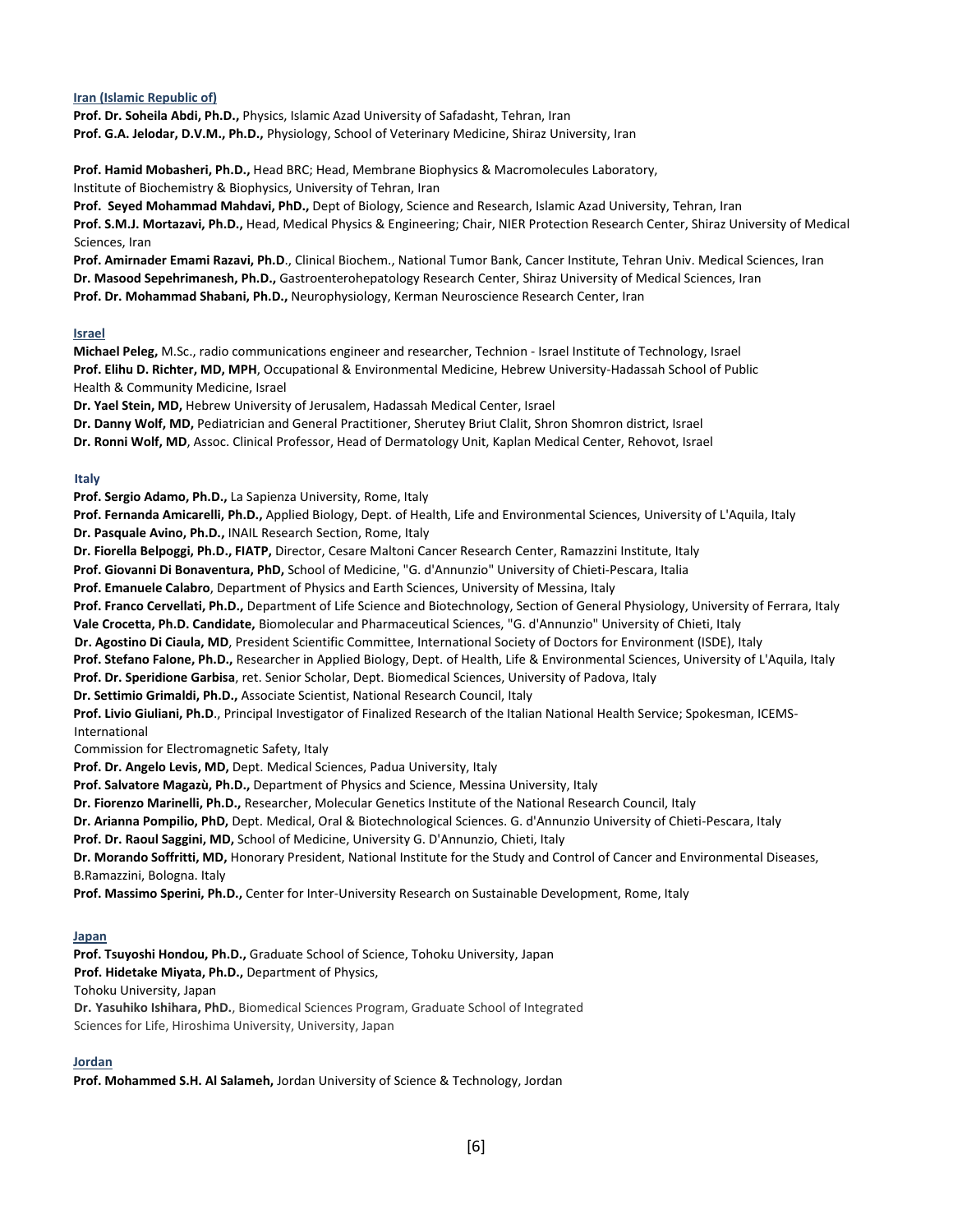#### **Kazakhstan**

**Prof. Dr, Timur Saliev, MD, Ph.D.,** Life Sciences, Nazarbayev University, Kazakhstan; Institute Medical Science/Technology, University of Dundee, UK

#### **New Zealand**

**Dr. Bruce Rapley, BSc, MPhil, Ph.D.,** Principal Consulting Scientist, Atkinson & Rapley Consulting Ltd., New Zealand

#### **Nigeria**

**Dr. Obajuluwa Adejoke PhD,** Cell Biology and Genetics Unit, Dept of Zoology, University of Ilorin; Lecturer, Biological Sciences Department, Bio-technology Unit, Afe Babalola University, Nigeria **Dr. Idowu Ayisat Obe**, Department of Zoology, Faculty of Science, University of Lagos, Akoka, Lagos, Nigeria

**Prof. Olatunde Michael Oni, Ph.D**, Radiation & Health Physics, Ladoke Akintola University of Technology, Ogbomoso, Nigeria

#### **Oman**

**Prof. Najam Siddiqi, MBBS, Ph.D.,** Human Structure, Oman Medical College, Oman

#### **Poland**

**Dr. Pawel Bodera, Pharm. D.,** Department of Microwave Safety, Military Institute of Hygiene and Epidemiology, Poland **Prof. Dr. Stanislaw Szmigielski, MD, Ph.D.,** Military Institute of Hygiene and Epidemiology, Poland **Prof. dr hab. Wlodzimierz Klonowski, Ph.ed, Dr.Sc.,** Biomedical Physics, Nalecz Institute of Biocybernetics & Biomedical Engineering, Polish Academy of Sciences, Warsaw, Poland

#### **Portugal**

**Prof. Hugo Silva, Ph.D.,** Physics Department, University of Évora, Portugal

#### **Romania**

**Alina Cobzaru, E**ngineer, National Institutes Research & Development and Institute of Construction & Sustainability, Romania

#### **Russian Federation**

**Prof. Vladimir N. Binhi, Ph.D**., A.M. Prokhorov General Physics Institute of the Russian Academy of Sciences; M.V. Lomonosov Moscow State University

**Dr. Oleg Grigoyev, DSc., Ph.D**., Chairman, Russian National Committee on Non-Ionizing Radiation Protection, Russian Federation **Prof. Yury Grigoryev, MD**, Former Chairman, Russian National Committee on Non-Ionizing Radiation Protection, Russian Federation **Dr. Anton Merkulov, Ph.D.,** Russian National Committee on Non-Ionizing Radiation Protection, Moscow, Russian Federation **Evgeny Vladimirovich Titov, PhD**., Technical Sciences Candidate, Polzunov Altai State Technical University, Russia **Dr. Maxim Trushin, PhD**., Kazan Federal University, Russia

#### **Serbia**

**Dr. Snezana Raus Balind, Ph.D.**, Research Associate, Institute for Biological Research "Sinisa Stankovic", Belgrade, Serbia **Prof. Danica Dimitrijevic, Ph.D**., Vinca Institute of Nuclear Sciences, University of Belgrade, Serbia **Dr. Sladjana Spasic, Ph.D.,** Institute for Multidisciplinary Research, University of Belgrade, Serbia

#### **Slovak Republic**

**Dr. Igor Belyaev, Ph.D., Dr.Sc.,** Cancer Research Institute, Slovak Academy of Science, Bratislava, Slovak Republic

#### **South Korea (Republic of Korea)**

**Prof. Kwon-Seok Chae, Ph.D.,** Molecular-ElectroMagnetic Biology Lab, Kyungpook National University, South Korea

**Prof. Dr. Yoon-Myoung Gimm, Ph.D.,** School of Electronics and Electrical Engineering, Dankook University, South Korea

**Prof. Dr. Myung Chan Gye, Ph.D.,** Hanyang University, South Korea

**Prof. Dr. Mina Ha, MD,** Dankook University, South Korea

**Prof. Seung-Cheol Hong, MD,** Inje University, South Korea

**Prof. Dong Hyun Kim, Ph.D.,** Dept. of Otorhinolaryngology-Head and Neck Surgery, Incheon St. Mary's Hospital, Catholic University of Korea, South Korea

**Prof. Hak**-**Rim Kim**, Department of Pharmacology, College of Medicine, Dankook University, South Korea

**Prof. Myeung Ju Kim, MD, Ph.D.,** Department of Anatomy, Dankook University College of Medicine, South Korea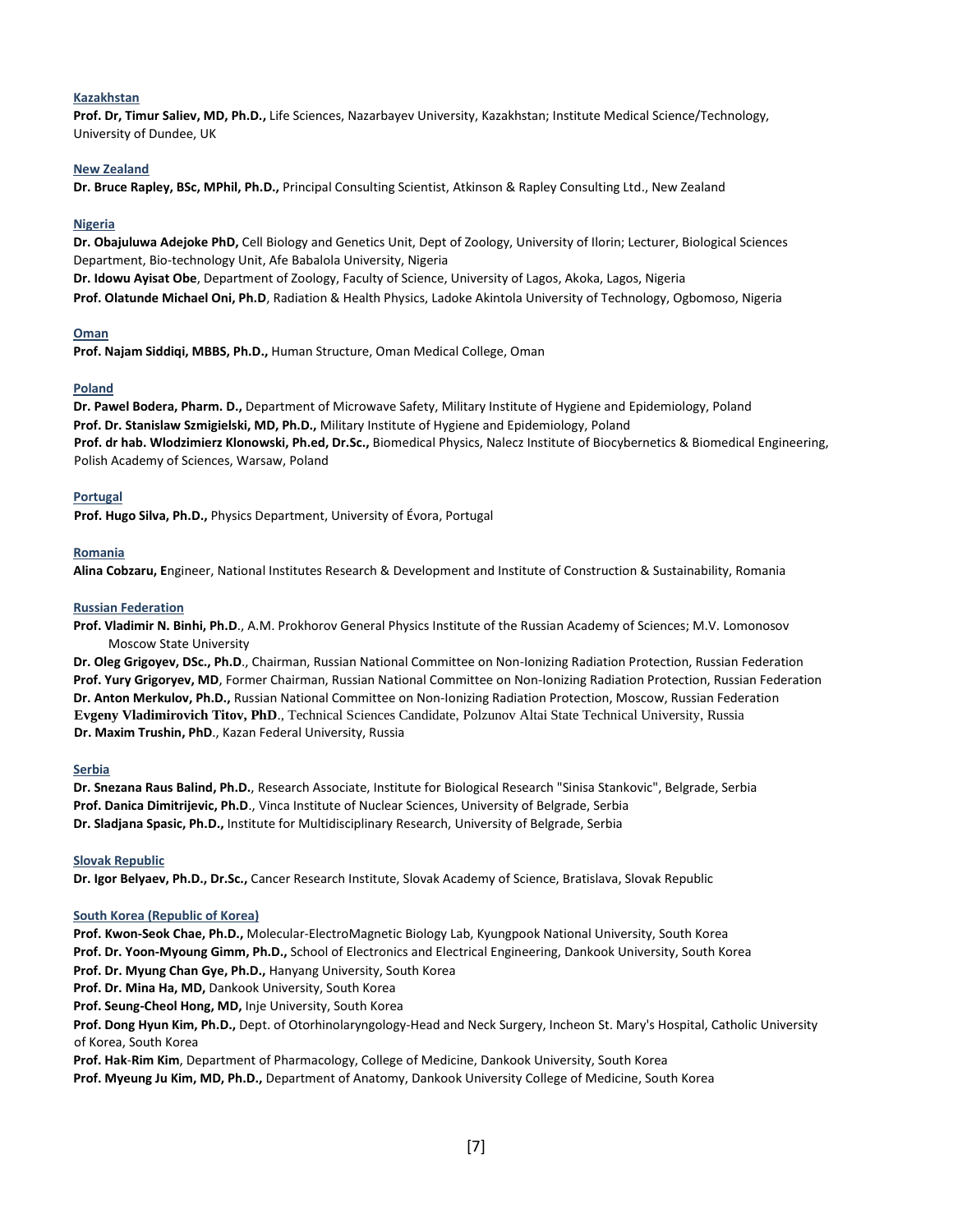**Prof. Jae Seon Lee, MD,** Department of Molecular Medicine, NHA University College of Medicine, Incheon 22212, South Korea **Prof. Yun-Sil Lee, Ph.D.,** Ewha Woman's University**,** South Korea

**Prof. Dr. Yoon-Won Kim, MD, Ph.D.,** Hallym University School of Medicine**,** South Korea

**Prof. Jung Keog Park, Ph.D**., Life Science & Biotech; Dir., Research Instit.of Biotechnology, Dongguk University, South Korea

**Prof. Sungman Park, Ph.D.,** Institute of Medical Sciences, School of Medicine, Hallym University, South Korea

**Prof. Kiwon Song, Ph.D.,** Dept. of Chemistry, Yonsei University, South Korea

#### **Spain**

**Prof. Dr. Miguel Alcaraz, MD, Ph.D.,** Radiology and Physical Medicine, Faculty of Medicine, University of Murcia, Spain **Dr. Alfonso Balmori, Ph.D.,** Biologist, Consejería de Medio Ambiente, Junta de Castilla y León, Spain **Prof. J.L. Bardasano, D.Sc**, University of Alcalá, Department of Medical Specialties, Madrid, Spain **Dr. Claudio Gómez-Perretta, MD, Ph.D.**, La Fe University Hospital, Valencia, Spain **Prof. Dr. Miguel López-Lázaro, PhD**., Associate Professor, Department of Pharmacology, University of Seville, Spain **Prof. Dr. Elena Lopez Martin, Ph.D.,** Human Anatomy, Facultad de Medicina, Universidad de Santiago de Compostela, Spain **Prof. Dr. Emilio Mayayo, MD,** Pathology Unit, School of Medicine, University Rovira I Virgili (URV), Tarragona, Spain **Prof Enrique A. Navarro, Ph.D**., Department of Applied Physics and Electromagnetics, University of Valencia, Spain

#### **Sudan**

**Mosab Nouraldein Mohammed Hamad, MA**, Head, Dept. of Medical Parasitology, Health Sciences, Elsheikh Abdallah Elbadri University, Sudan

#### **Sweden**

**Dr. Michael Carlberg, MSc**, Örebro University Hospital, Sweden **Dr. Lennart Hardell, MD, Ph.D.**, University Hospital, Örebro, Sweden **Dr. Lena Hedendahl**, **MD,** Independent Environment and Health Research, Luleå, Sweden **Prof. Olle Johansson, Ph.D.**, Experimental Dermatology Unit, Dept. of Neuroscience, Karolinska Institute, Sweden **Dr. Bertil R. Persson, Ph.D., MD,** Lund University, Sweden **Senior Prof. Dr. Leif Salford, MD**. Department of Neurosurgery, Director, Rausing Laboratory, Lund University, Sweden **Dr. Fredrik Söderqvist, Ph.D.**, Ctr. for Clinical Research, Uppsala University, Västerås, Sweden

**Switzerland**

**Dr. phil. nat. Daniel Favre, A.R.A. (Association Romande Alerte,** Switzerland

#### **Taiwan (Republic of China)**

**Prof. Dr. Tsun-Jen Cheng, MD, Sc.D.,** National Taiwan University, Republic of China

#### **The Netherlands**

**Dirk K.F. Meijer, em. Professor of Pharmacology, PhD, University of Groningen, Groningen, The Netherlands**.

#### **Turkey**

**Prof. Dr. Mehmet Zülküf Akdağ, Ph.D.,** Department of Biophysics, Medical School of Dicle University, Diyarbakir, Turkey **Associate Prof.Dr. Halil Abraham Atasoy, MD,** Pediatrics, Abant Izzet Baysal University, Faculty of Medicine, Turkey **Prof. Ayse G. Canseven (Kursun), Ph.D.,** Gazi University, Faculty of Medicine, Dept. of Biophysics, Turkey **Prof. Dr. Mustafa Salih Celik, Ph.D.,** Former Head, Turkish Biophysical Society; Head, Biophysics Dept; Medical Faculty, Dicle Univ., Turkey

**Prof. Dr. Osman Cerezci**, Electrical-Electronics Engineering Department, Sakarya University, Turkey

**Prof. Dr. Suleyman Dasdag, Ph.D**., Dept. of Biophysics, Medical School of Dicle University, Turkey

**Prof. Omar Elmas, MD, Ph.D.,** Mugla Sitki Kocman University, Faculty of Medicine, Department of Physiology, Turkey

**Prof. Dr. Ali H. Eriş, MD**, faculty, Radiation Oncology Department, BAV University Medical School, Turkey

**Prof. Dr. Arzu Firlarer, M.Sc. Ph.D.,** Occupational Health & Safety Department, Baskent University, Turkey

**Associate Prof. Ayse Inhan Garip, PdH.,** Marmara Univ. School of Medicine, Biophysics Department, Turkey

**Prof. Suleyman Kaplan, Ph.D**., Head, Department of Histology and Embryology, Medical School, Ondokuz Mayıs University, Samsun, Turkey.

**Prof. Dr. Mustafa Nazıroğlu, Ph.D.,** Biophysics Dept, Medical Faculty, Süleyman Demirel University, Isparta, Turkey

**Prof. Dr. Ersan Odacı, MD, Ph.D.,** Karadeniz Technical University, Medical Faculty, Trabzon, Turkey

**Prof. Dr. Elcin Ozgur, Ph.D.,** Biophysics Department, Faculty of Medicine, Gazi University, Turkey

**Prof. Dr. Selim Seker**, Electrical Engineering Department, Bogazici University, Istanbul, Turkey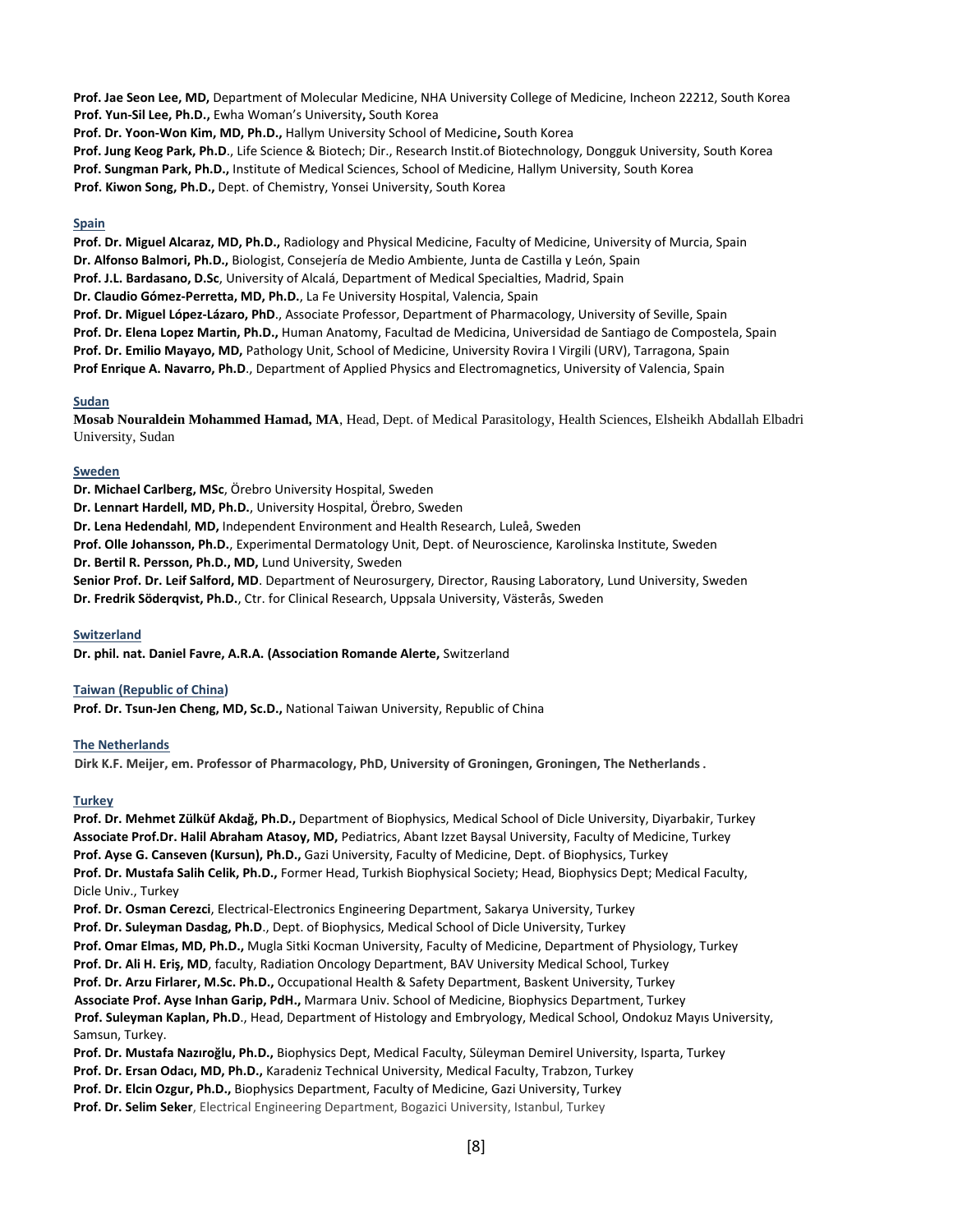**Prof. Dr. Cemil Sert, Ph.D.,** Department of Biophysics of Medicine Faculty, Harran University, Turkey

**Prof. Dr. Nesrin Seyhan, B.Sc., Ph.D.,** Medical Faculty of Gazi University; Chair, Biophysics Dept; Director GNRK Ctr.;

Panel Mbr, NATO STO HFM; Scientific Secretariat Member, ICEMS; Advisory Committee Member, WHO EMF, Turkey

**Prof. Dr. Bahriye Sirav (Aral), PhD.,** Gazi University Faculty of Medicine, Dept of Biophysics, Turkey

#### **Ukraine**

**Dr. Oleg Banyra, MD,** 2nd Municipal Polyclinic, St. Paraskeva Medical Centre, Ukraine

**Prof. Victor Martynyuk, PhD**., ECS "Institute of Biology", Head of Biophysics Dept, Taras Shevchenko National University of Kie Ukraine

**Prof. Igor Yakymenko, Ph.D., D.Sc.**, Institute of Experimental Pathology, Oncology & Radiobiology, National Academy of Sciences of Ukraine

#### **United Kingdom**

**Michael Bevington**, M.A., M.Ed., Chair of Trustees, ElectroSensitivity UK (ES-UK), UK

**Mr. Roger Coghill,** MA, C Biol, MI Biol, MA Environ Mgt; Member Institute of Biology; Member, UK SAGE Committee on EMF Precautions, UK

**Mr. David Gee,** Associate Fellow, Institute of Environment, Health and Societies, Brunel University, UK

**Dr. Andrew Goldsworthy BSc PhD,** Lecturer in Biology (retired), Imperial College, London, UK

**Emeritus Professor Denis L. Henshaw, PhD.,** Human Radiation Effects, School of Chemistry, University of Bristol, UK

**Dr. Mae-Wan Ho, Ph.D.,** Institute of Science in Society, UK

**Dr. Gerard Hyland, Ph.D**., Institute of Biophysics, Neuss, Germany, UK

**Dr. Isaac Jamieson, Ph.D**., Biosustainable Design, UK

**Emeritus Professor, Michael J. O'Carroll**, PhD., former Pro Vice-Chancellor, University of Sunderland, UK

**Mr. Alasdair Phillips**, Electrical Engineer, **UK** 

**Dr. Syed Ghulam Sarwar Shah, M.Sc., Ph.D.,** Public Health Consultant, Honorary Research Fellow, Brunel University, London, UK

**Dr. Cyril W. Smith, DIC, PhD**, Retired 1990 UK

**Dr. Sarah Starkey, Ph.D.**, independent neuroscience and environmental health research, UK

#### **United States**

**Dr. Martin Blank, Ph.D.**, Columbia University, USA

**Prof. Jim Burch, MS, Ph.D.**, Dept. of Epidemiology & Biostatistics, Arnold School of Public Health, University of South Carolina, USA **Prof. David O. Carpenter, MD**, Director, Institute for Health and the Environment, University of New York at Albany, USA **Prof. Prof. Simona Carrubba, Ph.D.**, Biophysics, Daemen College, Women & Children's Hospital of Buffalo Neurology Dept., USA **Dr. Sandra Cruz-Pol, PhD**., Professor Electrical Engineering, on Radio Frequencies, Electromagnetics, University of Puerto Rico at Mayaguez; Member of US National Academies of Sciences Committee for Radio Frequencies; Puerto Rico, USA **Dr. Zoreh Davanipour, D.V.M., Ph.D.,** Friends Research Institute, USA **Dr. Devra Davis, Ph.D., MPH**, President, Environmental Health Trust; Fellow, American College of Epidemiology, USA **Dr. James DeMeo, PhD**, retired in private research, USA **Paul Raymond Doyon**, EMRS, MAT, MA, Doyon Independent Research Associates, USA **Prof. Om P. Gandhi, Ph.D.,** Department of Electrical and Computer Engineering, University of Utah, USA **Prof. Beatrice Golomb, MD, Ph.D.,** University of California at San Diego School of Medicine, USA **Dr Reba Goodman Ph.D**, Columbia University, USA **Dr. Martha R. Herbert, MD, Ph.D.,** Harvard Medical School, Harvard University, USA **Dr. Gunnar Heuser, M.D., Ph.D., F.A.C.P.** Emeritus member, Cedars Sinai Medical Center, Los Angeles, CA; Former Assistant Clinical Professor, UCLA; Former member, Brain Research Institute, UCLA. USA **Dr. Donald Hillman, Ph.D.,** Professor Emeritus, Michigan State University, USA **Elizabeth Kelley, MA**, Former. Managing Secretariat, ICEMS, Italy; Director, EMFscientist.org, USA **Dr. Seungmo Kim, Ph.D**., Assistant Professor, Department of Electrical and Computer Engineering, Georgia Southern University, USA **Dr. Ronald N. Kostoff**, Ph.D., Gainesville, VA, USA **Neha Kumar**, Founder, Nonionizing Electromagnetic Radiation Shielding Alternatives, Pvt. Ltd; B.Tech - Industrial Biotech., USA **Dr. Henry Lai, Ph.D.**, University of Washington, USA **B. Blake Levitt**, medical/science journalist, former New York Times contributor, EMF researcher and author, USA **Prof. Trevor G. Marshall, PhD**, Autoimmunity Research Foundation, USA **Dr. Albert M. Manville, II, Ph.D. and C.W.B**., Adj. Professor, Johns Hopkins University Krieger Graduate School of Arts & Sciences Migratory Bird Management, U.S. Fish & Wildlife Service, USA **Dr. Andrew Marino, J.D., Ph.D.,** Retired Professor, LSU Health Sciences Center, USA